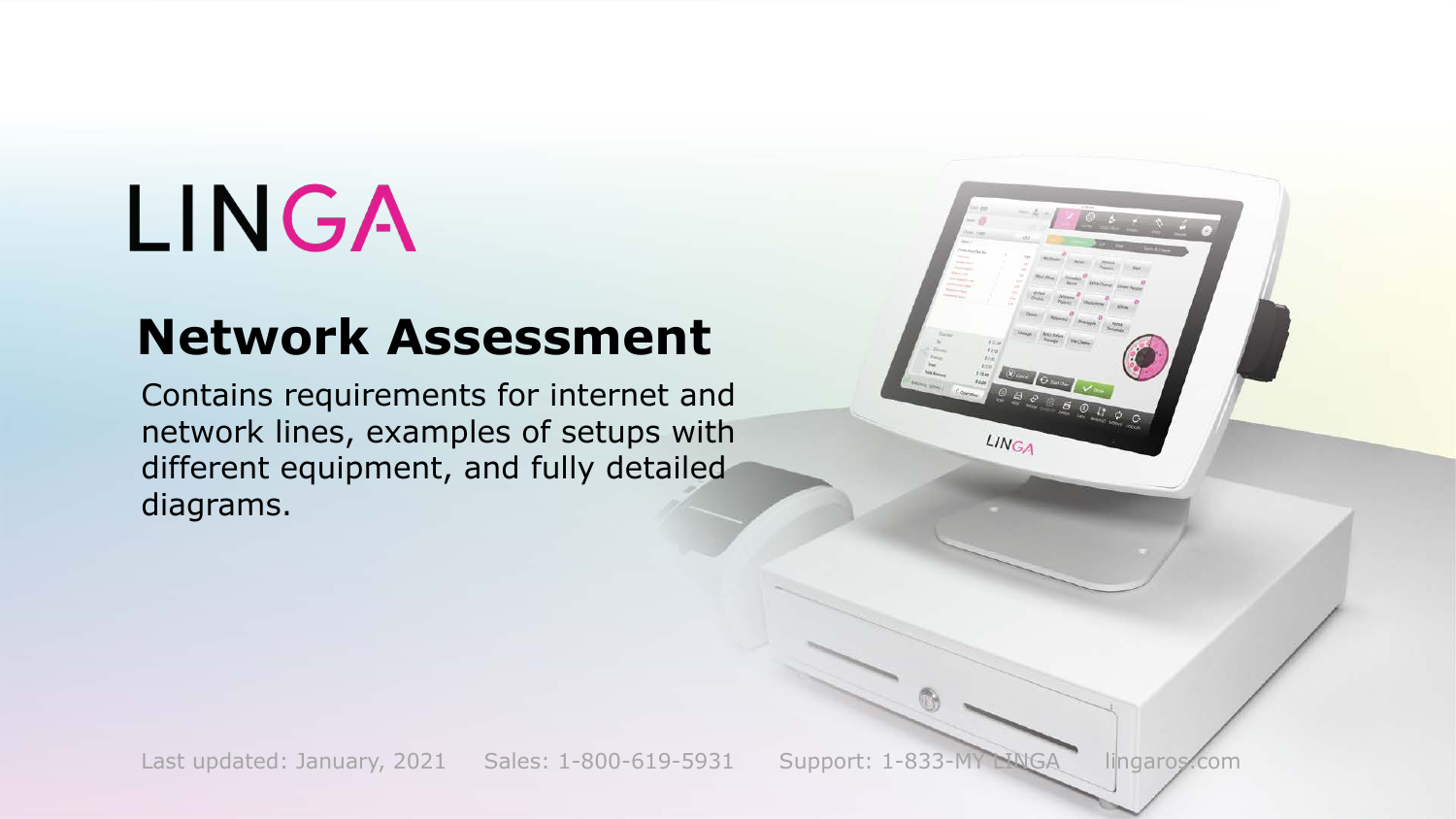### **Network Requirements** Wired Setup

- Linga requires a wired network for all our installations especially for table service locations.
- Each Linga POS device needs to have a Cat6 drop dedicated to it.
- Do not splice or use the Cat6 lines for phone or other purposes.
- Each Cat6 drop needs to go to a central switch.
- Do not use multiple switches instead of running cables directly to the device.
- If printers are ethernet based they also have to be on the same switch and have a dedicated cat6 drop for each of them.
- All of the Linga devices and printers has to be on the same IP range and Subnet
- Please note, Linga is not responsible for network issues and faulty network setup
- Linga requires a professional network setup which is setup by a professional
- Linga will not support customers who are solely on Wi-Fi setup. ( Wi-fi strength and quality can change by the amount of the people in the restaurant and the quality of the Wi-fi device.
- All of the local area wired printers has to be on static IP mode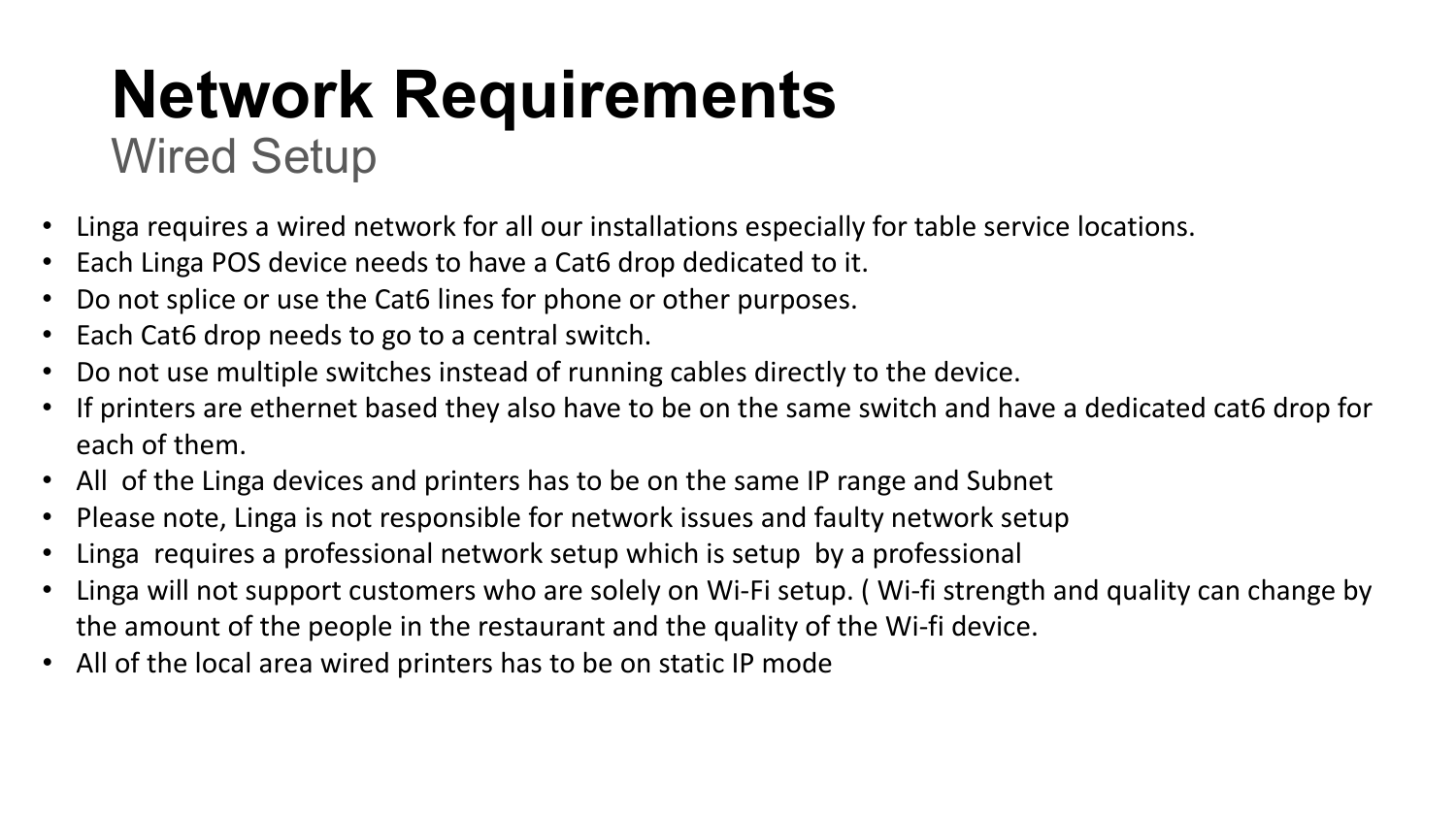### Network Requirements Wireless Setup

- Linga can be used wirelessly on iPad Mini and Linga Go Devices
- Linga device has to be dedicated to a certain person who is using mobile devices.
- Linga device should be on all the time while being used and not be put to sleep, including iPad mini or Linga Go devices. ( Linga needs to be constantly downloading the check information form the other devices , putting to sleep will cause delay in downloads and might cause loss of data.
- Wi-Fi Hot Spot or Access Point has to be on the same ip range and subnet with the wired network. If they are not on the same network, you will have printing problems.
- Minimum internet bandwidth of 15 Mbps of download and 10 Mbps of upload speed is required, subject to devices connected on the network. Available bandwidth is affected by local network traffic and your Internet connection.
- For mobile terminals that are used in a location where multiple Wi-Fi Access Points are installed, there is a chance of wireless interference between devices. Here are some steps to minimize interference:
- Connect devices to 5GHz band on your wireless network as possible.
- Configure your wireless access point SSID of your network manually to channels on the 5GHz bands.
- Setup static IP address on printers, EMV and other peripherals. Reserve this IP address on the Router.
- Place your Wi-Fi router or access point in the middles of the room as possible or use Mesh Wi-Fi system setup for better coverage.
- Avoid any electrical cable run together with the Ethernet cable (CAt5/6) on all wired devices.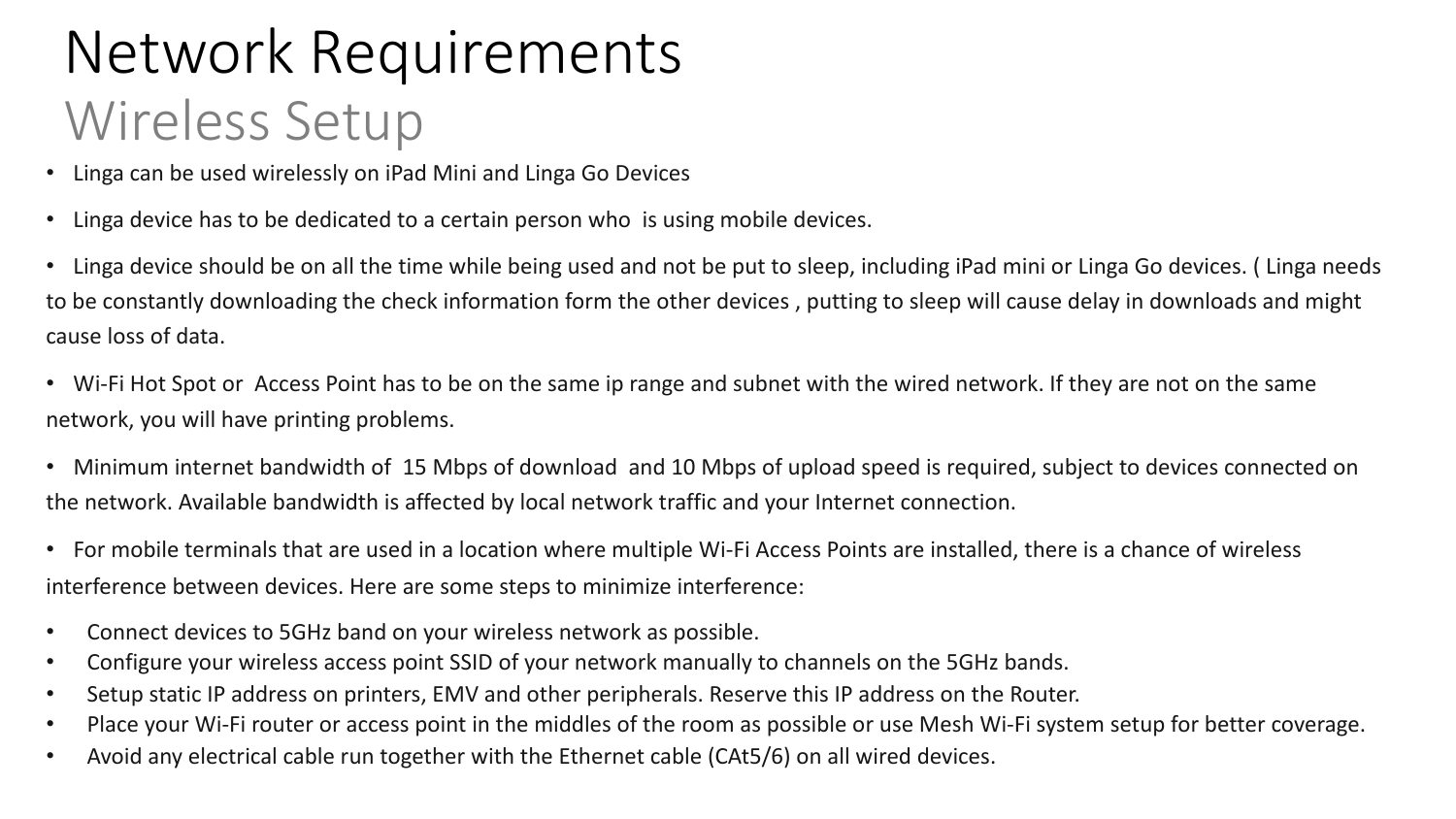## **Network Requirements**

#### • **How to access to your Wi-Fi Router and Do some configurations:**

- 1. Open a web browser and type your default gateway like 192.168.1.1 you can find this on your Wi-Fi name setting under advance options. Then put your username and password. Default logins are usually, admin/password.
- 2. Go to DHCP devices connected and reserve the static IP address you set before.
- 3. Go to Firewall setting and select minimum security to make sure ports are open.
- 4. Call your ISP router to verify port 443, 80, 8443 are open in the modem side.
- **Advance Setting Options for Larges Network**
- Create a Hidden SSID just for POS.
- Create a different subnet mask for the POS network.
- Create a VLAN for the POS network if the router has the option.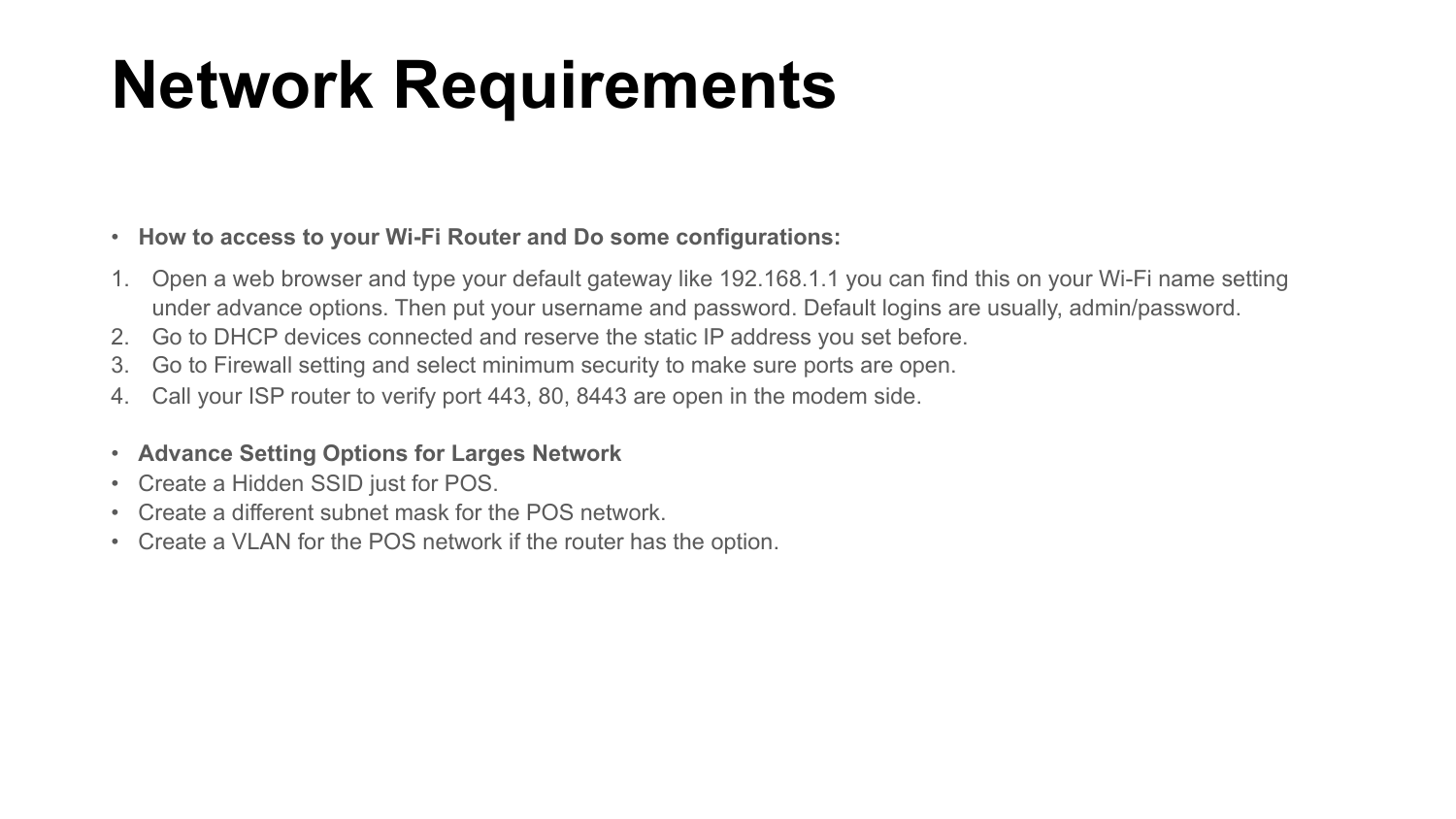## **Network Requirements**

#### **Recommended Speeds:**

There are no issues with an unlimited number of QSR terminals operating via a wireless network. Here are some recommendations:

| Download Speed Minimum | <b>Upload Speed Minimum</b> |
|------------------------|-----------------------------|
| 25                     | 10                          |
| 50                     | 10                          |
| 75                     | 20                          |
|                        |                             |

\*\*These are suggested requirements. Each network varies

Speed Subject to how many non-POS devices you have on the network.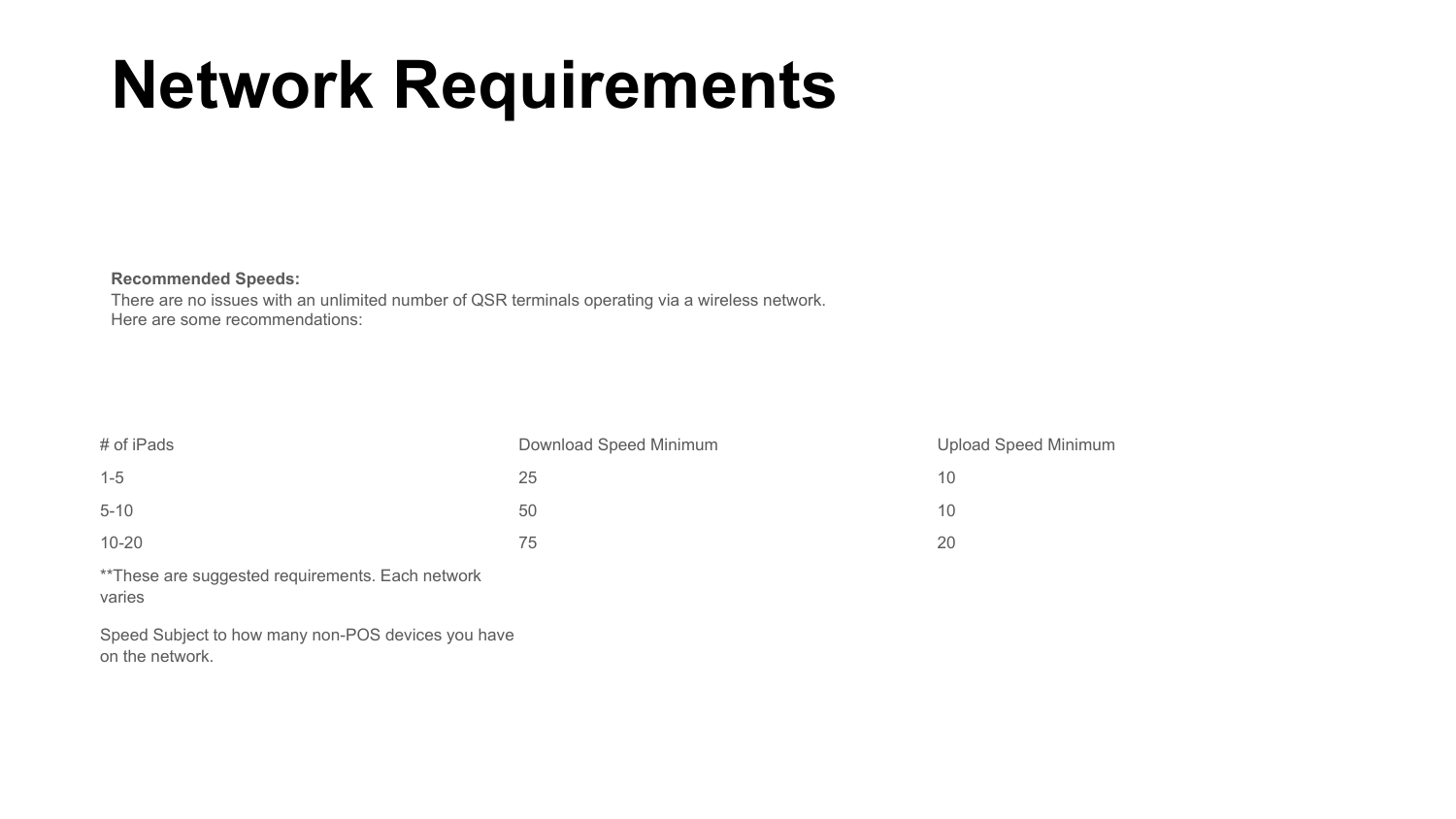